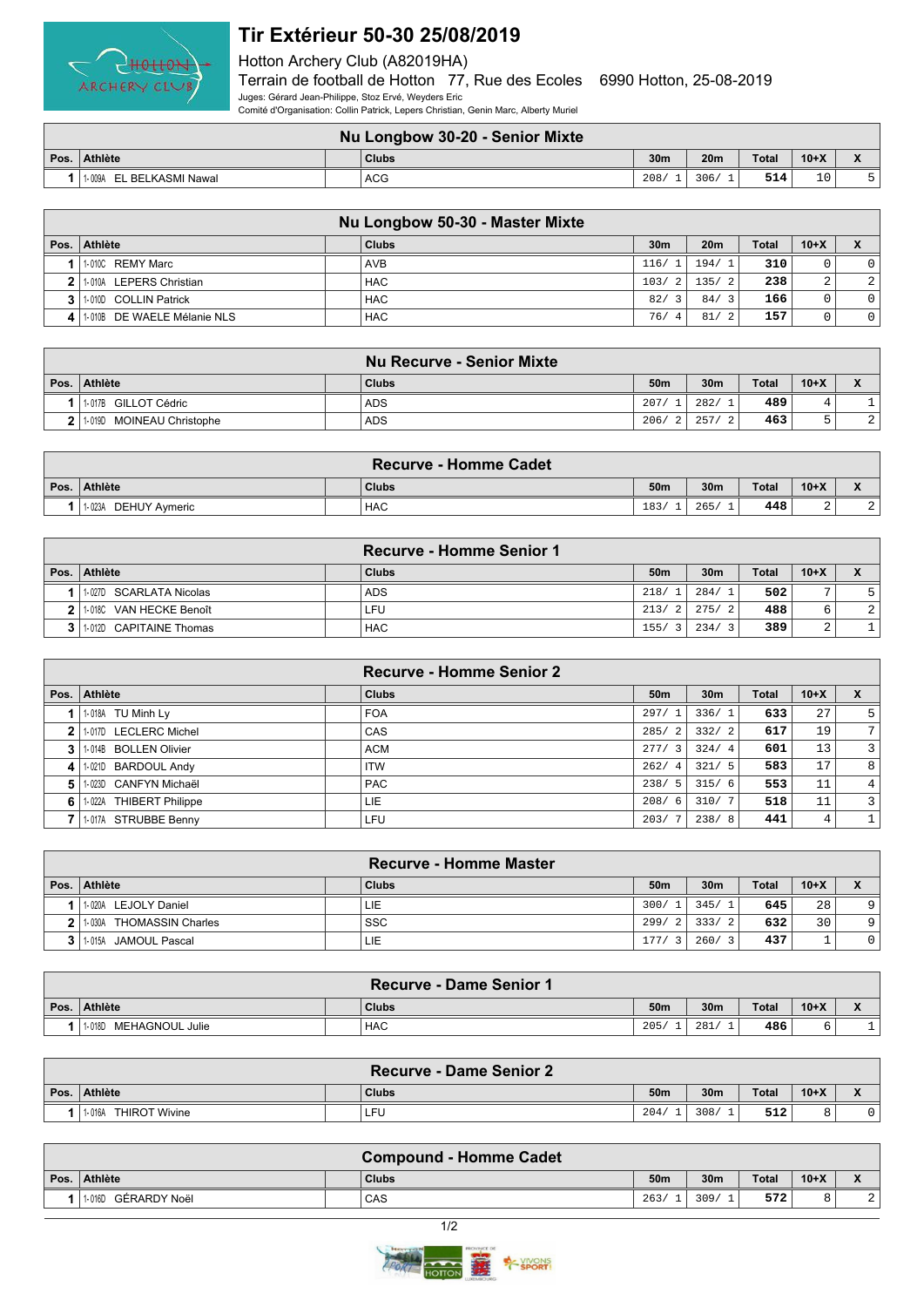

## **Tir Extérieur 50-30 25/08/2019**

Hotton Archery Club (A82019HA)

Terrain de football de Hotton 77, Rue des Ecoles 6990 Hotton, 25-08-2019 Juges: Gérard Jean-Philippe, Stoz Ervé, Weyders Eric

Comité d'Organisation: Collin Patrick, Lepers Christian, Genin Marc, Alberty Muriel

|      | <b>Compound - Homme Junior</b> |  |       |                 |                 |       |                           |    |  |  |
|------|--------------------------------|--|-------|-----------------|-----------------|-------|---------------------------|----|--|--|
| Pos. | <b>Athlète</b>                 |  | Clubs | 50 <sub>m</sub> | 30 <sub>m</sub> | Total | $10+X$                    |    |  |  |
|      | <b>UMORE Thomas</b><br>1-026D  |  | LIE   | 309.            | 252<br>، د د د  | 662   | $\sim$<br>д.<br><b>++</b> | 16 |  |  |

| <b>Compound - Homme Senior 1</b>   |  |       |      |                 |              |        |                           |  |  |
|------------------------------------|--|-------|------|-----------------|--------------|--------|---------------------------|--|--|
| Pos. Athlète                       |  | Clubs | 50m  | 30 <sub>m</sub> | <b>Total</b> | $10+X$ | $\mathbf{v}$<br>$\lambda$ |  |  |
| <b>DEVIGNON Beniamin</b><br>1-024A |  | AMV   | 343/ | 354<br>$\sim$   | 697          | 52     | 28                        |  |  |

|    | <b>Compound - Homme Senior 2</b> |  |              |                 |                 |       |        |    |  |
|----|----------------------------------|--|--------------|-----------------|-----------------|-------|--------|----|--|
|    | Pos. Athlète                     |  | <b>Clubs</b> | 50 <sub>m</sub> | 30 <sub>m</sub> | Total | $10+X$ |    |  |
|    | 1-030D GOUVERNEUR Philippe       |  | LIE          | 337/1           | 356/1           | 693   | 51     | 24 |  |
|    | 1-019A GEORGES Geoffroy          |  | LIE.         | 327/<br>2       | 349/3           | 676   | 37     | 14 |  |
|    | 1-030B DERÊME Stéphane           |  | <b>FGV</b>   | 322/            | 343/5           | 665   | 28     | 10 |  |
| 41 | 1-021A ZAAMOUMI Abdessamad       |  | LIE          | 311/<br>- 5     | 344/4           | 655   | 29     | 14 |  |
|    | TEVEL Thomas<br>1-013A           |  | CAC          | 313/<br>4       | 338/<br>- 6     | 651   | 26     | 11 |  |

| <b>Compound - Homme Master</b> |                                  |              |                       |                 |       |              |    |
|--------------------------------|----------------------------------|--------------|-----------------------|-----------------|-------|--------------|----|
| Pos.                           | <b>Athlète</b>                   | <b>Clubs</b> | 50 <sub>m</sub>       | 30 <sub>m</sub> | Total | $10+X$       |    |
|                                | <b>FRANTZ Eric</b><br>1-028A     | <b>GTS</b>   | 339/                  | 352/3           | 691   | 46           | 21 |
| 2                              | 1-028C GALAN Christian           | LIE          | 334/<br>$\mathcal{L}$ | 353/1           | 687   | 45           | 14 |
| 3                              | 1-030C LAPORTE Jean-Claude       | <b>GSR</b>   | 327/<br>3             | 349/4           | 676   | 39           | 15 |
| 4                              | <b>HEUSDENS Alain</b><br>1- 025D | LIE          | 324/<br>4             | 348/5           | 672   | 36           | 9  |
| 5.                             | 1-029A DE RYCKERE Eric           | <b>ECA</b>   | 319/5                 | 352/2           | 671   | 43           | 18 |
| 6                              | 1-024D DELHEZ Eric               | AMV          | 319/<br>- 6           | 337/6           | 656   | 31           | 9  |
|                                | 1-014D DEMARETS Didier           | CAS          | 250.                  | 297/7           | 547   | $\mathbf{r}$ | 5  |

| <b>Compound - Homme Vétéran</b> |                                   |  |              |                 |                 |              |                 |                |
|---------------------------------|-----------------------------------|--|--------------|-----------------|-----------------|--------------|-----------------|----------------|
| Pos. $\vert$                    | Athlète                           |  | <b>Clubs</b> | 50 <sub>m</sub> | 30 <sub>m</sub> | <b>Total</b> | $10+X$          | $\mathbf{x}$   |
|                                 | DEVIGNON André<br>1-025A          |  | AMV          | 311/            | 350/1           | 661          | 33 <sub>1</sub> | 13             |
| 2                               | 1-012A SOUDON Noël                |  | <b>MSP</b>   | 300/<br>2       | 337/2           | 637          | 22              | 8              |
| 3                               | <b>PRIEELS Philippe</b><br>1-029D |  | <b>GSR</b>   | 285/3           | 336/3           | 621          | 20              | $\overline{9}$ |
| 4                               | 1-0200 BIGNOS Emile               |  | <b>ITW</b>   | 260/4           | 330/4           | 590          | 21              | 7 <sup>1</sup> |
| 5.                              | 1-028D QUISENAIRE Félicien        |  | <b>ECA</b>   | 245/6           | 303/5           | 548          | $7^{\circ}$     | $\overline{3}$ |
| 6.                              | 1-014A THYS Paul                  |  | <b>MSP</b>   | 249/5           | 275/6           | 524          | 8               |                |

|                | <b>Compound - Dame Senior 1</b> |  |              |                       |                       |              |        |              |
|----------------|---------------------------------|--|--------------|-----------------------|-----------------------|--------------|--------|--------------|
|                | Pos. Athlète                    |  | <b>Clubs</b> | 50 <sub>m</sub>       | 30 <sub>m</sub>       | <b>Total</b> | $10+X$ | $\mathbf{v}$ |
|                | DEMARETS Cécile<br>$1 - 015D$   |  | CAS          | 309/                  | 331/                  | 640          | 13     |              |
| 2 <sup>1</sup> | 11-013D BEAUPAIN Sunanda        |  | ACG          | 259/<br>$\mathcal{L}$ | 267/<br>$\mathcal{L}$ | 526          | 10     |              |

|      | <b>Compound - Dame Master</b>               |  |       |                 |                 |              |        |                                        |
|------|---------------------------------------------|--|-------|-----------------|-----------------|--------------|--------|----------------------------------------|
| Pos. | <b>Athlète</b>                              |  | Clubs | 50 <sub>m</sub> | 30 <sub>m</sub> | <b>Total</b> | $10+X$ | $\mathbf{v}$<br>$\boldsymbol{\Lambda}$ |
|      | <b>BONMARIAGE Marie-Christine</b><br>1-026A |  | AMV   | 314/            | 334             | 648          | 25     | $-1$<br>+ +                            |